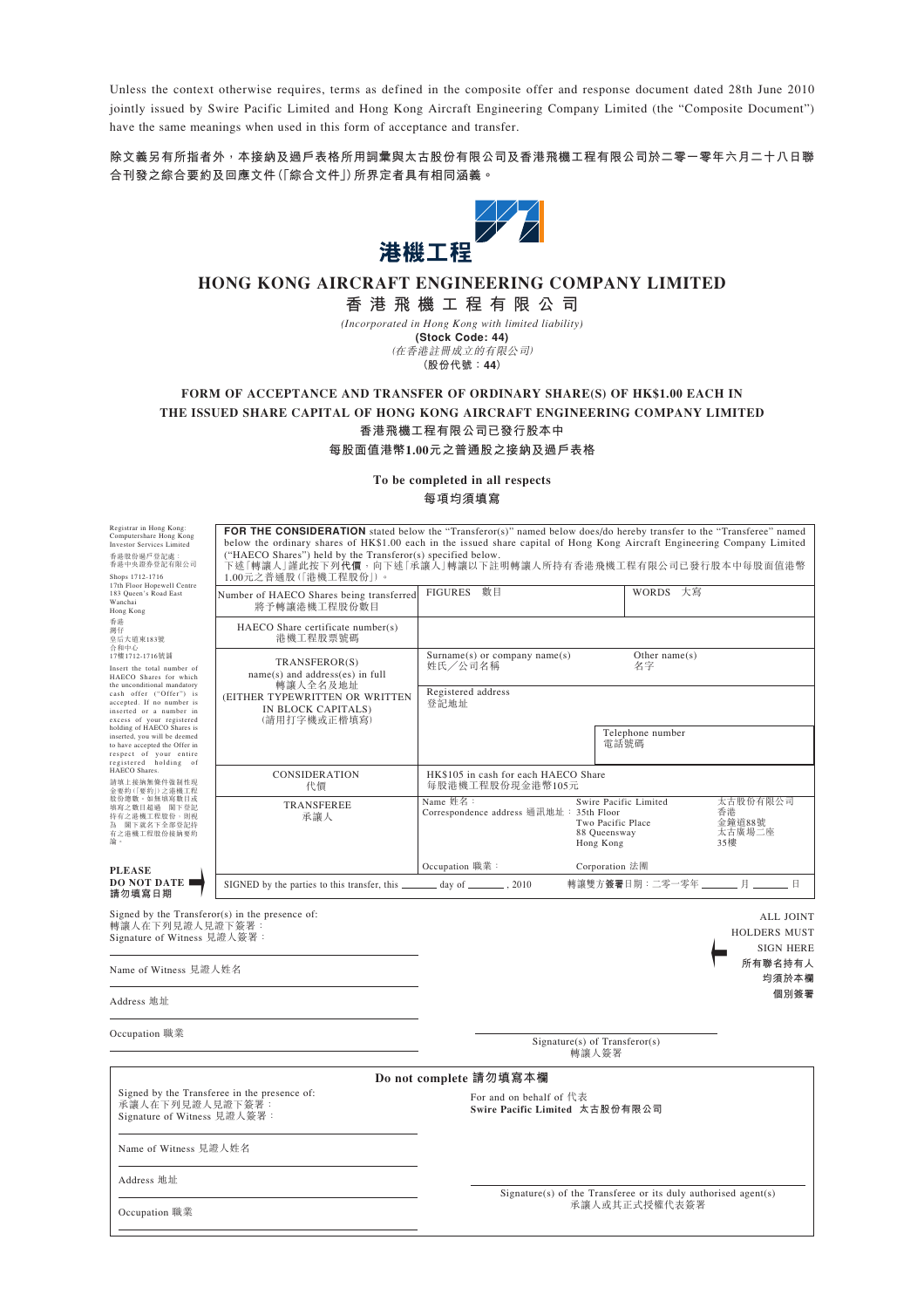**THIS FORM IS IMPORTANT AND REQUIRES YOUR IMMEDIATE ATTENTION. If you are in any doubt as to any aspect of this form of acceptance and transfer or as to the action to be taken, you should consult your licensed securities dealer, or other registered institution in securities, a bank manager, solicitor, professional accountant or other professional adviser.**

**If you have sold or transferred all your shares (each a "HAECO Share") of HK\$1.00 each in Hong Kong Aircraft Engineering Company Limited ("HAECO"), you should at** once hand this form of acceptance and transfer and the accompanying composite offer and response document dated 28th June 2010 (the "Composite Document") to the<br>purchaser(s) or the transferee(s) or to the licensed securiti **transmission to the purchaser(s) or the transferee(s).**

**The making of the unconditional mandatory cash offer (the "Offer") by Asia Pacific Advisers Limited ("APA") and The Hongkong and Shanghai Banking Corporation Limited ("HSBC"), on behalf of Swire Pacific Limited ("Swire Pacific"), to persons who are citizens, residents or nationals of jurisdictions outside Hong Kong may be affected by the** laws and regulations of the relevant jurisdictions. If you are a citizen or resident or national of a jurisdiction outside Hong Kong, you should acquaint yourself with and observe<br>any applicable legal and regulatory requir required, complying with other necessary formalities or legal requirements and paying any transfer or other taxes due by you in respect of such jurisdiction. You will also be<br>responsible for any such transfer or other taxe **you (i) are permitted under all applicable laws to receive and accept the Offer, and any revision thereof, (ii) have observed all the applicable laws and regulations of the relevant** jurisdiction in connection with such acceptance, including obtaining any government or other consent which may be required and (iii) have complied with any other necessary<br>formality and have paid any issue, transfer or oth

**The Stock Exchange of Hong Kong Limited and Hong Kong Securities Clearing Company Limited take no responsibility for the contents of this form, which forms part of the Composite Document, make no representation as to its accuracy or completeness and expressly disclaim any liability whatsoever for any loss howsoever arising from or in reliance upon the whole or any part of the contents of this form.**

#### **HOW TO COMPLETE THIS FORM**

HAECO Shareholders are advised to read the Composite Document before completing this form. To accept the Offer made by APA and HSBC on behalf of Swire Pacific to acquire your HAECO Shares at a cash price of HK\$105 per HAECO Share, you should complete and sign the form of acceptance and transfer overleaf and forward this entire form, together with the the "HAECO Share certificate(s)") and/or tra Limited (the "Registrar") (Shops 1712-1716, 17th Floor, Hopewell Centre, 183 Queen's Road East, Wanchai Hong Kong), marked "Swire Pacific Offer" on the envelope so as to reach the Limited (the "Registrar") (Shops 1712-1716 Registrar by not later than 4:00 p.m. on Tuesday, 27th July 2010 (or such later time and/or date as Swire Pacific may decide and announce with the consent of the Executive in accordance<br>with the Takeovers Code). Terms defi Appendix I to the Composite Document are incorporated into and form part of this form of acceptance and transfer.

#### **FORM OF ACCEPTANCE AND TRANSFER IN RESPECT OF THE OFFER**

#### To: **Swire Pacific, APA and HSBC**

- 1. My/Our execution of the form of acceptance and transfer overleaf (whether or not such form is dated) shall be binding on my/our successors and assigns, and shall constitute:
	- (a) my/our irrevocable acceptance of the Offer made by APA and HSBC on behalf of Swire Pacific, as contained in the Composite Document, for the consideration and on and subject to the terms and conditions therein and herein mentioned, in respect of the number of HAECO Shares specified in the form of acceptance and transfer or, if<br>no such number is specified, or a greater number is spe registered as the holder(s);
	- (b) my/our irrevocable instruction and authority to each of Swire Pacific and/or APA and/or HSBC and/or any of their respective agent(s) to collect from HAECO or the  $R_{\text{e}}$  is the relevant HAECO Share Certificate(s) in respect of HAECO Shares when issued to me/us in accordance with, and against surrender of,  $R_{\text{e}}$  is a corolation with and against surrender of, the enclosed transfer receipt(s) and/or other document(s) of title (if any) (and/or satisfactory indemnity or indemnities required in respect thereof), which has/have been<br>duly signed by me/us, and to deliver the same to t terms of the Offer, as if it was/they were delivered to the Registrar together with this form of acceptance and transfer;
	- (c) my/our irrevocable instruction and authority to each of Swire Pacific and/or APA and/or HSBC and/or any of their respective agent(s) to send a cheque crossed " negotiable – account payee only" drawn in my/our favour for the cash consideration to which I/we shall have become entitled under the terms of the Offer (less seller's<br>*ad valorem* stamp duty payable by me/us), by ordinary me or the first-named of us (in the case of joint shareholders) at the address as it appears on the register of members of HAECO;
		- *(Note: insert name and address of the person to whom the cheque is to be sent if different from the registered HAECO Shareholder or the first-named of joint registered HAECO Shareholders.)*

#### **Name**: (in block capitals)

#### **Address**: (in block capitals)

- (d) my/our agreement that the settlement of the consideration to which I/we am/are entitled under the Offer will be implemented in full in accordance with the terms of the Offer without regard to any lien, right of set-off, counterclaim, or other analogous right to which Swire Pacific may otherwise be, or claim to be, entitled against me/us;
- (e) (in respect of shareholders who are located outside of Hong Kong) a warranty by me/us that I/we (i) am/are permitted under all applicable laws to receive and accept the Offer, and any revision thereof, (ii) have observed all the applicable laws and regulations of the relevant jurisdiction in connection with such acceptance, including obtaining any government or other consent which may be required and (iii) have complied with any other necessary formality and have paid any issue, transfer or other taxes due in such jurisdiction and that such acceptance shall be valid and binding in accordance with all applicable laws;
- (f) my/our irrevocable instruction and authority to each of Swire Pacific and/or APA and/or HSBC and/or such person and/or persons as any of them may direct for the purpose, on my/our behalf, to complete and execute the contract note as required by Section 19(1) of the Stamp Duty Ordinance (Chapter 117 of the Laws of Hong<br>Kong) to be completed and executed by me/us as the seller(s) of cause an endorsement to be made on the form of acceptance and transfer in accordance with the provisions of that Ordinance;
- (g) my/our irrevocable instruction and authority to each of Swire Pacific and/or APA and/or HSBC and/or such person and/or persons as any of them may direct to complete and execute any document on behalf of me/us accepting the Offer including, without limitation, to insert a date in the form of acceptance and transfer or, if I/<br>we or any other person shall have inserted a date, t acceptance and transfer and to do any other act that may be necessary or expedient for the purpose of vesting in Swire Pacific or such person or persons as it may direct my/our HAECO Shares in respect of which I/we have accepted the Offer;
- (h) my/our undertaking to execute such further documents and to do such acts and things by way of further assurance as may be necessary or desirable to transfer n HAECO Shares to Swire Pacific or such person or persons as it may direct free from all liens, charges, encumbrances, rights of pre-emption and any other third party<br>rights of any nature and together with all rights attachi dividends and distributions, if any, declared, made or paid on the HAECO Shares on or after 7th June 2010;
- (i) my/our agreement to ratify each and every act or thing which may be done or effected by Swire Pacific and/or APA and/or HSBC and/or any of their respective agent(s) and/or such person(s) as any of them may direct on the exercise of any rights contained herein; and
- (j) my/our agreement that the Offer is, and all acceptances of the Offer will be, governed by and construed in accordance with the laws of Hong Kong and the courts of Hong Kong shall have exclusive jurisdiction to settle any dispute which may arise in connection with the Offer.
- 2. I/We understand that acceptance of the Offer by me/us will be deemed to constitute a warranty by me/us to Swire Pacific and APA and HSBC that the HAECO Shares held by me/us to be acquired under the Offer are sold free from all liens, charges, encumbrances, rights of pre-emption and any other third party rights of any nature and together with all<br>rights attaching to them as at 7th June 2 paid on such HAECO Shares on or after 7th June 2010.
- <sup>3</sup> In the event that my/our acceptance is not valid, or is treated as invalid, in accordance with the terms of the Offer, all instructions, authorisations and undertakings contained in paragraph 1 above shall cease, in which event, I/we authorise and request you to return to me/us my/our HAECO Share Certificate(s), and/or transfer receipt(s) and/or any other paragraph 1 above shall cease, in which event, document(s) of title (and/or satisfactory indemnity or indemnities requested in respect thereof), together with this form duly cancelled, by post at my/our own risk to the person<br>named in paragraph 1(c) above or, if no nam register of members of HAECO.
	- Note: Where you have sent one or more transfer receipt(s) and in the meantime the relevant HAECO share Certificate(s) hashlove been collected by any of Swire Pacific andlor APA andlor HSBC andlor any of<br>their respective ag
- 4. I/We enclose the relevant HAECO Share Certificate(s) and/or transfer receipt(s) and/or any other document(s) of title (and/or satisfactory indemnity or indemnities in respect thereof) for the whole/part of my/our holding of HAECO Shares which are to be held by you on the terms and conditions of the Offer. I/We understand that no acknowledgement<br>of receipt of any form(s) of acceptance and transf indemnities required in respect of loss thereof) will be given.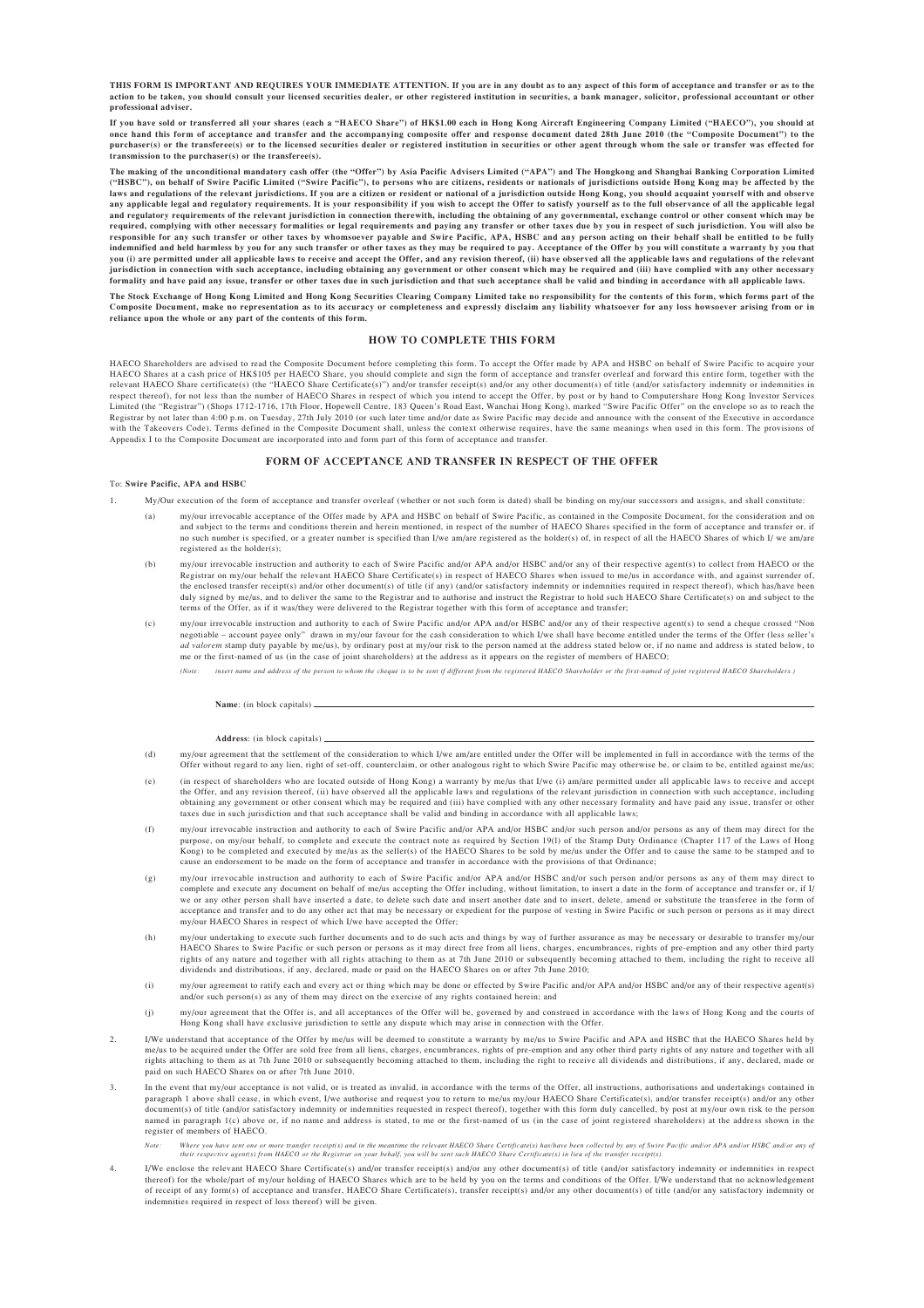**本表格乃重要文件,請即處理。 閣下如對本接納及過戶表格任何內容或應採取之行動有任何疑問,應諮詢 閣下之持牌證券交易商或其他證券註冊機構、 銀行經理、律師、專業會計師或其他專業顧問。**

**閣下如已售出或轉讓所有名下之香港飛機工程有限公司(「港機工程」)每股面值港幣**1.00**港元之股份(各為一股「港機工程股份」),應立即將本接納及過戶表格 連同隨附日期為二零一零年六月二十八日之綜合要約及回應文件(「綜合文件」),送交買主或承讓人,或經手買賣或轉讓之持牌證券交易商或證券註冊機構或 其他代理,以便轉交買主或承讓人。**

Asia Pacific Advisers Limited**(「**APA**」)及香港上海㶅豐銀行有限公司(「㶅豐」)代表太古股份有限公司(「太古公司」)向香港境外司法權區之公民、居民或 國民提出無條件強制性現金要約(「要約」)或會受有關司法權區之法例影響。倘 閣下為香港境外司法權區之公民或居民或國民,務請自行了解並遵守任何適** 用法律及規例的規定。 閣下如欲接納要約<sup>,</sup>則有責任完全遵守有關司法權區之所有適用法定及監管規定,包括取得任何可能必要之政府、外匯管制或其他 **同意、辦理或遵守其他必要之正式手續或法定要求以及由 閣下支付該司法權區之任何應付轉讓徵費或其他稅項。 閣下亦有責任向任何人士支付任何上述 轉讓徵費或其他稅項,而太古公司、**APA**、㶅豐及任何代其行事之人士均有權獲悉數賠償及毋須就 閣下可能須付之任何上述轉讓徵費或其他稅項承擔任何 責任。 閣下接納要約,即表示 閣下保證 閣下**(i)**獲准在所有適用法律規定的範圍內接獲和接納要約及其任何修訂;**(ii)**已遵守相關司法權區有關該接納 的所有適用法律及法例,包括取得任何所需政府或其他同意;及**(iii)**已遵守任何其他必要的手續且已支付任何發行、轉讓或在該司法權區內的其他應繳稅 項,並且根據所有適用法律,該接納將告有效並具約束力。**

香港聯合交易所有限公司及香港中央結算有限公司對本表格(組成綜合文件之一部分)的內容概不負責,對其準確性或完整性亦不發表任何聲明,並明確表示 **概不會就因本表格全部或任何部分內容而產生或因依賴該等內容而引致之任何損失承擔任何責任。**

## **本表格填寫方法**

港機工程股東務請先閱讀綜合文件後始填寫本表格。如欲接納APA及㶅豐**代表太古公司就以現金每股港機工程股份港幣**105**元之價格收購 閣下所持港機工 程股份**而提出之要約,在證監會執董的同意下, 閣下應根據收購守則填妥及簽署背頁之接納及過戶表格,並連同就不少於 閣下擬接納要約之股份數目之 有關港機工程股票(「港機工程股票」)及╱或過戶收據及╱或任何其他所有權文件(及╱或就此所需任何滿意彌償保證)(信封面須註明「太古公司要約」),郵寄 或親自交回香港中央證券登記有限公司(「過戶處」),地址為香港灣仔皇后大道東183號合和中心17樓1712-1716號舖,惟不得遲於二零一零年七月二十七日 星期二下午四時正(或太古公司可能決定及公佈之較後日期及╱或時間)交回過戶處。除文義另有所指外,綜合文件所界定之詞彙與本表格所採用者具有相同 涵義。綜合文件附錄一之條文已納入並構成本接納及過戶表格其中部分。

## **要約之接納及過戶表格**

致:太古公司、APA及滙豐

本人/吾等一經簽署背頁之接納及過戶表格(無論該表格是否已註明日期),本人/吾等之承繼人及受讓人將受此約束,表示:

- (a) 本人╱吾等就接納及過戶表格上所註明數目之港機工程股份,按及受制於綜合文件及本表格所載代價與有關條款及條件,不可撤回地接納由 APA及滙豐代表太古公司提出之綜合文件所述要約,如未有填上數目或填上之數額超過本人/吾等以登記持有人名義持有之數額,則接納收 購本人╱吾等名下登記持有之全部港機工程股份;
- (b) 本人/吾等不可撤回地指示及授權太古公司及/或APA及/或趣豐及/或其各自之代理,各自代表本人/吾等交回隨附經本人/吾等正式簽 著之過戶收據及/或其他所有權文件(如有)(及/或就此所需任何滿意彌僨保證),憑此向港機工程或過戶處領取本人/吾等就港機工程股份 應獲發之相關股票,並將有關港機工程股票送交過戶處,且授權及指示過戶處依照及根據要約之條款持有該等股票,猶如該等港機工程股票 已連同本接納及過戶表格一併交回過戶處論;
- (c) 本人╱吾等不可撤回地指示及授權太古公司及╱或APA及/或㶅豐及/或彼等各自之代理,就本人╱吾等根據要約之條款應得之現金代價 (扣除本人╱吾等應付之所有賣方從價印花稅),以「不得轉讓-只准入抬頭人賬戶」方式向本人╱吾等開出劃線支票,然後按以下地址寄予以 下人士,或如無填上姓名及地址,則按港機工程股東名冊所示地址,以普通郵遞方式寄予本人或吾等當中名列首位者(如屬聯名股東),惟郵 誤風險概由本人 /吾等自行承擔;

(附註:如收取支票之人士並非登記港機工程股東或名列首位之聯名登記港機工程股東,則請在本欄填上該名人士之姓名及地址。)

**姓名**:(請用**正楷**填寫)

**地址**:(請用**正楷**填寫)

- (d) 本人/吾等同意結算本人/吾等根據要約享有的代價,將按照要約的條款完全執行,但不計及任何留置權、抵銷權、反索償或太古公司對本 人/吾等享有或指稱享有的其他類似權利;
- (e) (至於身處香港以外的股東)本人/吾等保證(i)本人/吾等獲准在所有適用法律規定的範圍內接獲和接納要約及其任何修訂;(ii)已遵守相關 司法權區有關該接納的所有適用法律及法例,包括取得任何所需政府或其他同意;及(iii)已遵守任何其他必要的手續且已支付任何發行、轉 讓或在該司法權區內的其他應繳稅項,並且根據所有適用法律,該接納將告有效並具約束力;
- (f) 本人/吾等不可撤回地指示及授權太古公司及/或APA及/或滙豐及/或任何其可能就此指定之人士,各自代表本人/吾等以根據要約出售 港機工程股份賣方之身份,訂立及簽署香港法例第117章印花税條例第19(1)條所規定須訂立及簽署之買賣單據,並按該條例之規定繳付印花 稅及安排在接納及過戶表格背書證明;
- (g) 本人╱吾等不可撤回地指示及授權太古公司及╱或APA及╱或滙豐及╱或任何其可能就此指定之人士,各自代表本人╱吾等就接納要約填 妥、修改及簽署任何文件,包括但不限於在接納及過戶表格填上日期,或如本人╱吾等或任何其他人士已填上日期,則刪去該日期,然後填 上另一日期,並填上、刪去、修改或替換接納及過戶表格上之承讓人,以及辦理任何其他必需或適當之手續,就本人/吾等已接納要約而言 將本人╱吾等之港機工程股份轉歸太古公司或其可能指定之人士所有;
- (h) 本人╱吾等承諾於必需或適當時簽署其他文件及辦理其他手續及事項,以確保轉讓予太古公司或其可能指定人士之港機工程股份不受所有留 置權、抵押、產權負擔、優先購買權及任何性質的其他第三方權利所限制,並享有港機工程股份於二零一零年六月七日所附帶或其後所附帶 的一切權利,包括收取於二零一零年六月七日當日或之後就港機工程股份宣派、作出或派付之所有股息及分派(如有)之權利;
- (i) 本人/吾等同意追認太古公司及/或APA及/或滙豐及/或其各自之代理及/或其可能指定之人士,行使本表格所載任何權力時所作出或進 行之任何行動或事宜;及
- (j) 本人/吾等同意要約及所有要約接納均受香港法例規管並按其詮釋,而香港法院對因要約產生的任何爭議具有獨家司法管轄權。
- 2. 本人/吾等明白本人/吾等接納要約,將被視為表示本人/吾等向太古公司及APA及滙豐保證根據要約出售之本人/吾等所持有港機工程股份不附 有任何申索、留置權、抵押、產權負擔、優先購買權及任何性質的其他第三方權利,並享有於二零一零年六月七日所附帶或其後所附帶一切權利, 包括收取於二零一零年六月七日當日或之後就港機工程股份宣派、作出或派付之所有股息及╱或分派(如有)之權利。
- 3. 倘根據要約之條款,本人/吾等之接納無效或被視作無效,則上文第1段所載一切指示、授權及承諾均告終止,在此情況下,本人/吾等授權並要 求 閣下將本人╱吾等之港機工程股票及╱或過戶收據及╱或任何其他所有權文件(及╱或就此所需任何滿意彌償保證),連同已正式註銷之本表格 -併寄回上述第1(c)段所指人士以退回本人╱吾等或,如無填上姓名及地址,則按港機工程股東名冊所示地址寄回本人或吾等當中名列首位者(如屬 聯名登記港機工程股東),惟郵誤風險概由本人╱吾等自行承擔。
	- 附註: 倘 閣下交回一份或以上過戶收據,而同時太古公司及╱或*APA*及/或㶅豐及/或其各自之代理已代表 閣下向港機工程或過戶處領取有關港機工程股 票,則 閣下將獲發港機工程股票而並非過戶收據。
- 4. 本人╱吾等茲附上本人╱吾等所持全部╱部分港機工程股份之有關港機工程股票及╱或過戶收據及╱或任何其他所有權文件(及╱或就此所需任何滿 意彌償保證),由 閣下根據要約之條款及條件予以保存。本人/吾等明白將不會就任何接納及過戶表格、港機工程股票、轉讓收據及/或任何其他 所有權文件(及╱或任何滿意彌償保證或就有關虧損所獲彌償保證)獲發收據。